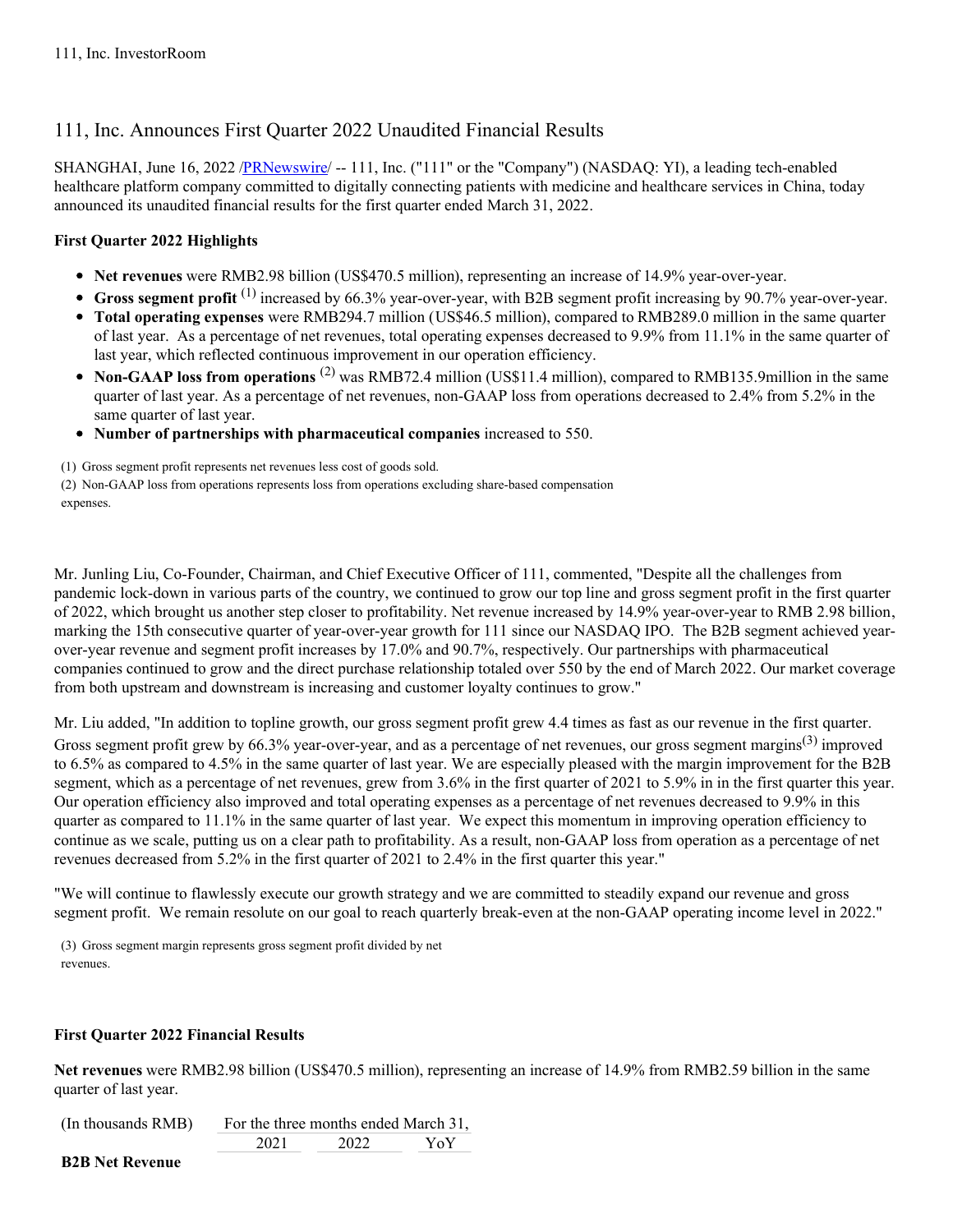| Beoduct                                        | 2,449,604 | 2,858,386                            | \$Q.8 %   |
|------------------------------------------------|-----------|--------------------------------------|-----------|
| Sub-Total                                      | 2,452,529 | 2,869,756                            | 17.0 %    |
| Cost of Products Sold <sup>(4)</sup> 2,364,354 |           | 2,701,643                            | 14.3 %    |
| <b>Segment Profit</b>                          | 88,175    | 168,113                              | $90.7\%$  |
| <b>Segment Profit %</b>                        | $3.6\%$   | 5.9%                                 |           |
|                                                |           |                                      |           |
| (In thousands RMB)                             |           | For the three months ended March 31, |           |
|                                                | 2021      | 2022                                 | YoY       |
| <b>B2C Net Revenue</b>                         |           |                                      |           |
| Product                                        | 137,150   | 102,131                              | $-25.5\%$ |
| Service                                        | 5,063     | 10,704                               | 111.4 %   |
| Sub-Total                                      | 142,213   | 112,835                              | $-20.7\%$ |
| Cost of Products Sold <sup>(4)</sup>           | 114,618   | 88,413                               | $-22.9%$  |
| <b>Segment Profit</b>                          | 27,595    | 24,422                               | $-11.5\%$ |
| <b>Segment Profit %</b>                        | 19.4 %    | 21.6 %                               |           |
| <b>Gross Segment Profit</b>                    | 115,770   | 192,535                              | 66.3%     |

(4) For segment reporting purposes, purchase rebates are allocated to the B2B segment and B2C segments primarily based on the amount of cost of products sold for each segment. Cost of products sold does not include other direct costs related to cost of product sales such as shipping and handling expense, payroll and benefits of logistic staff, logistic centers rental expenses and depreciation expenses, which are recorded in the fulfillment expenses. Cost of service revenue is recorded in the operating expense.

**Operating costs and expenses** were RMB3.1 billion (US\$486.6 million), representing an increase of 11.5% from RMB2.8 billion in the same quarter of last year.

- **Cost of products sold** was RMB2.8 billion (US\$440.1 million), representing an increase of 12.5% from RMB2.5 billion in the same quarter of last year. The increase was in line with the revenue growth.
- **Fulfillment expenses** were RMB94.5 million (US\$14.9 million), representing an increase of 42.7% from RMB66.3 million in the same quarter of last year. Fulfillment expenses accounted for 3.2% of net revenues this quarter as compared to 2.6% in the same quarter of last year. The increase was mainly attributable to our investment to expand the capacity of our fulfillment centers to support future growth. The pandemic lock-down in various parts of the country also temporarily caused increases in delivery costs.
- **Selling and marketing expenses** were RMB114.8 million (US\$18.1 million), representing a decrease of 6.2% from RMB122.4 million in the same quarter of last year. As a percentage of net revenues, selling and marketing expense further reduced to 3.9% in the quarter from 4.7% in the same quarter of last year.
- **General and administrative expenses** were RMB48.0 million (US\$7.6million), representing a decrease of 7.9% from RMB52.1 million in the same quarter of last year. As a percentage of net revenues, general and administrative expenses accounted for 1.6% in the quarter as compared to 2.0% in the same quarter of last year.
- **Technology expenses** were RMB39.0 million (US\$6.2 million), compared with RMB49.7 million in the same quarter of last year. As a percentage of net revenues, technology expenses accounted for 1.3% this quarter as compared to 1.9% in the same quarter of last year.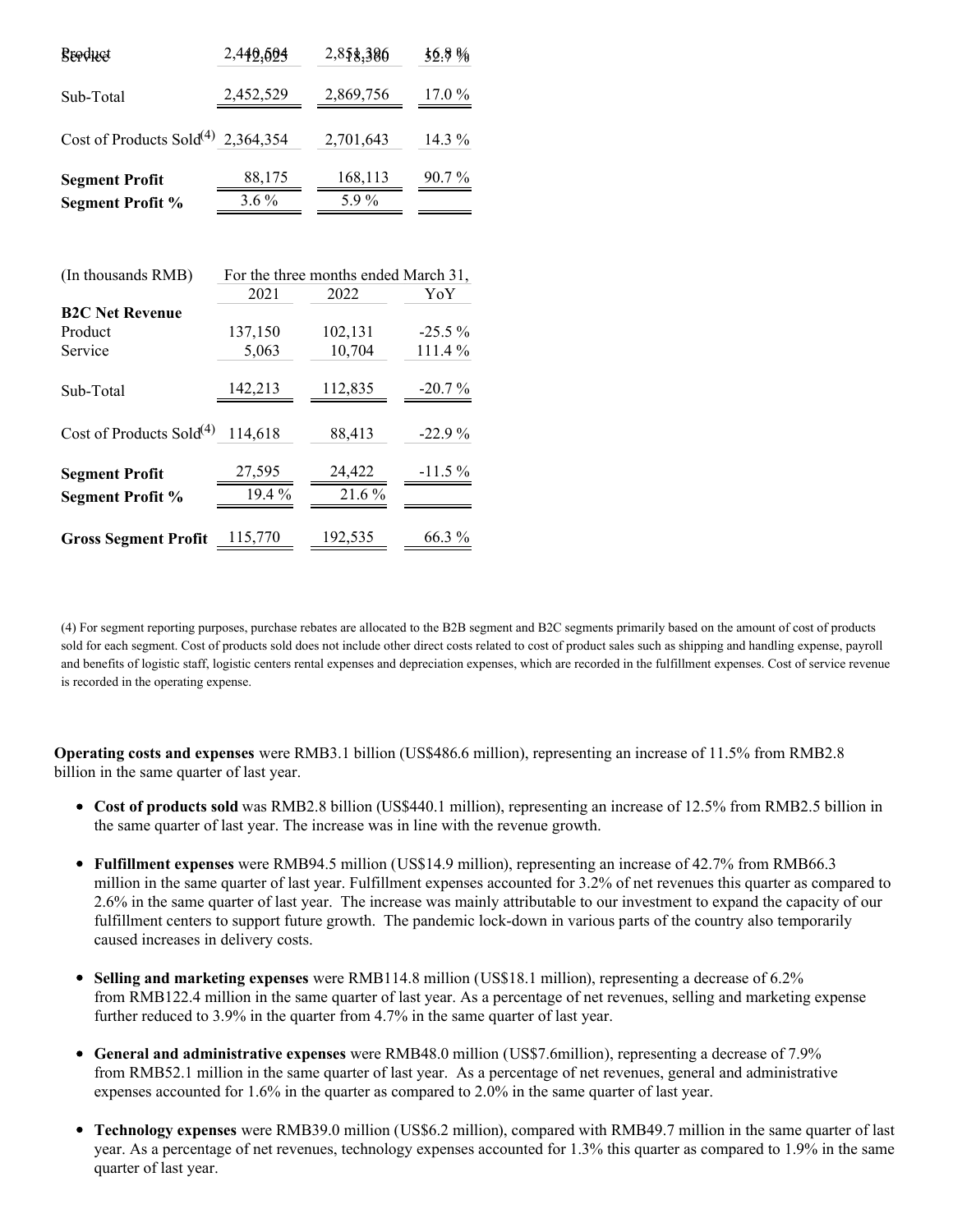**Loss from operations** was RMB102.2million (US\$16.1 million), compared to RMB173.3 million in the same quarter of last year. As a percentage of net revenues, loss from operations decreased to 3.4% in the quarter from 6.7% in the same quarter of last year.

**Non-GAAP loss from operations** was RMB72.4 million (US\$11.4 million), compared to RMB135.9million in the same quarter of last year. As a percentage of net revenues, non-GAAP loss from operations decreased to 2.4% in the quarter from 5.2% in the same quarter of last year.

**Net loss** was RMB101.0 million (US\$15.9 million), compared to RMB169.5 million in the same quarter of last year. As a percentage of net revenues, net loss decreased to 3.4% in the quarter from 6.5% in same quarter of last year.

**Non-GAAP net loss** (5) was RMB71.2 million (US\$11.2 million), compared to RMB132.1 million in the same quarter of last year. As a percentage of net revenues, non-GAAP net loss decreased to 2.4% in the quarter from 5.1% in same quarter of last year.

**Net loss attributable to ordinary shareholders** was RMB110.3 million (US\$17.4 million), compared to RMB146.6 million in the same quarter of last year. As a percentage of net revenues, net loss attributable to ordinary shareholders decreased to 3.7% in the quarter from 5.7% in same quarter of last year.

**Non-GAAP net loss attributable to ordinary shareholders** (6) was RMB80.6 million (US\$12.7 million), compared to RMB109.3 million in the same quarter of last year. As a percentage of net revenues, non-GAAP net loss attributable to ordinary shareholders decreased to 2.7% in the quarter from 4.2% in same quarter of last year.

(5) Non-GAAP net loss represents net loss excluding share-based compensation expenses, net of tax. Considering the impact of accretion of redeemable noncontrolling interest for the first quarter 2022 (which pertains to the Group's obligation to redeem equity interests held by certain minority investors of a subsidiary of the Company), non-GAAP net loss is used as a meaningful measurement of the operation performance of the Company. (6) Non-GAAP net loss attributable to ordinary shareholders represents net loss attributable to ordinary shareholders excluding share-based compensation expenses, net of tax.

As of March 31, 2022, the Company has cash and cash equivalents, restricted cash and short-term investments of RMB901.4 million (US\$142.2million), compared to RMB943.2 million as of December 31, 2021.

# **Conference Call**

111's management team will host an earnings conference call at 7:30 AM U.S. Eastern Time on Thursday, June 16, 2022 (7:30 PM Beijing Time on the same day).

Details for the conference call are as follows:

Event Title: 111, Inc. First Quarter 2022 Unaudited Financial Results Registration Link: <http://apac.directeventreg.com/registration/event/5728866>

All participants must use the link provided above to complete the online registration process in advance of the conference call. Upon registering, each participant will receive a set of participant dial-in numbers, the Direct Event passcode, and a unique Registration ID, which can be used to join the conference call.

Please dial in 15 minutes before the call is scheduled to begin and provide the Direct Event passcode and unique Registration ID you have received upon registering to join the call.

A telephone replay of the call will be available after the conclusion of the conference call until June 24, 2022, 9:59 ET on:

United States: +1-855-452-5696 International: +61-2-8199-0299 Conference ID: 5728866 A live and archived webcast of the conference call will be available on the website at https://edge.media[server.com/mmc/p/a246si8g.](https://edge.media-server.com/mmc/p/a246si8g)

### **Use of Non-GAAP Financial Measures**

In evaluating the business, the Company considers and uses non-GAAP loss from operations, non-GAAP net loss, non-GAAP net loss attributable to ordinary shareholders, and non-GAAP loss per ADS, as supplemental measures to review and assess its operating performance. The Company defines non-GAAP loss from operations as loss from operations excluding share-based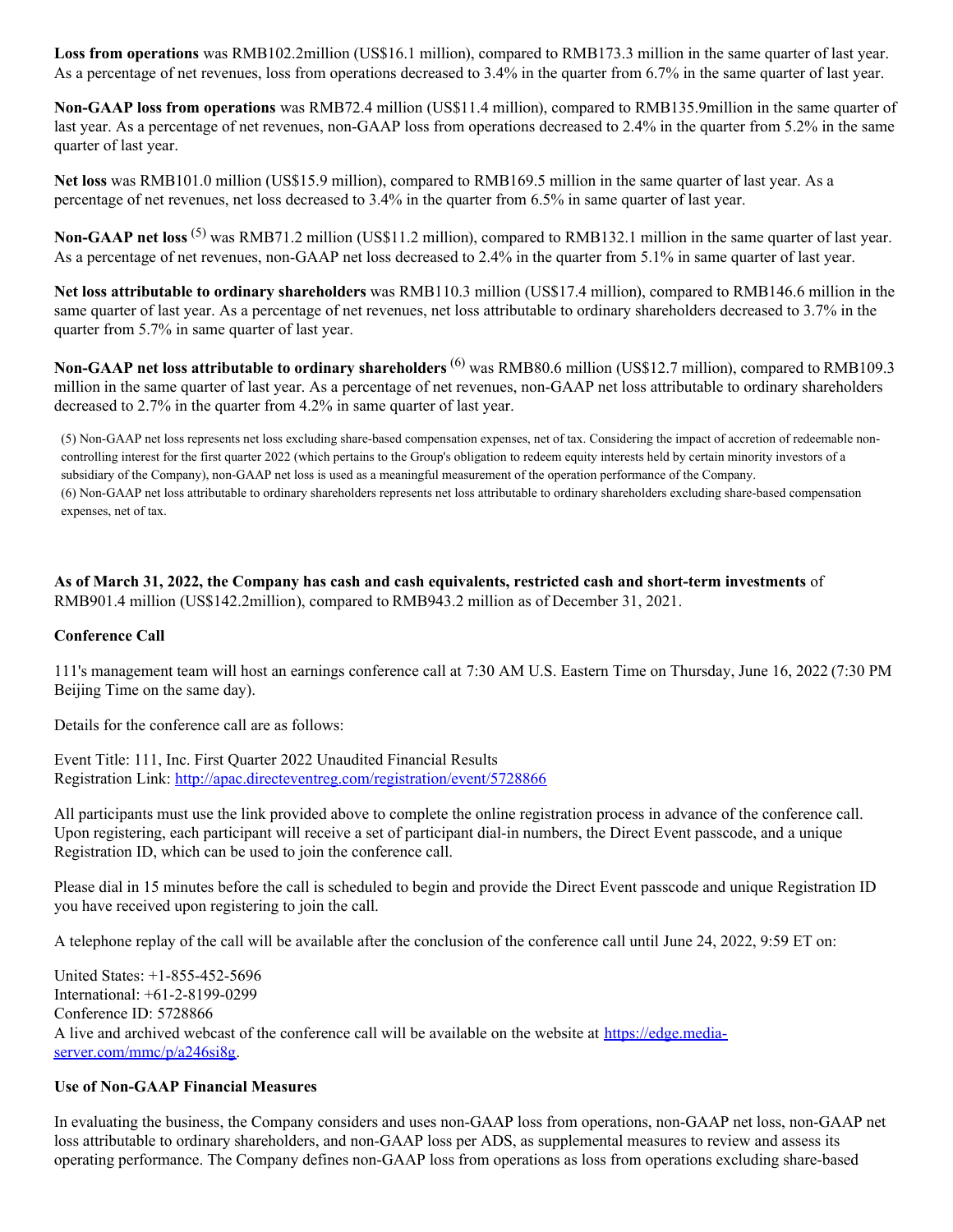compensation expenses. The Company defines non-GAAP net loss as net loss excluding share-based compensation expenses, net of tax. The Company defines non-GAAP net loss attributable to ordinary shareholders as net loss attributable to ordinary shareholders excluding share-based compensation expenses, net of tax. The Company defines non-GAAP loss per ADS as net loss attributable to ordinary shareholders per ADS excluding share-based compensation expenses, net of tax per ADS. The presentation of these non-GAAP financial measures is not intended to be considered in isolation or as a substitute for the financial information prepared and presented in accordance with U.S. GAAP.

The Company believes that non-GAAP loss from operations, non-GAAP net loss, non-GAAP net loss attributable to ordinary shareholders, and non-GAAP loss per ADS help identify underlying trends in its business that could otherwise be distorted by the effect of certain expenses that it includes in loss from operations and net loss. Share-based compensation expenses is a non-cash expense that varies from period to period. As a result, management excludes the items from its internal operating forecasts and models. Management believes that the adjustments for share-based compensation expenses provide investors with a reasonable basis to measure the company's core operating performance, in a more meaningful comparison with the performance of other companies. The Company believes that non-GAAP loss from operations, non-GAAP net loss, non-GAAP net loss attributable to ordinary shareholders, and non-GAAP loss per ADS provide useful information about its operating results, enhances the overall understanding of its past performance and future prospects and allow for greater visibility with respect to key metrics used by the management in their financial and operational decision-making.

The non-GAAP financial measures are not defined under U.S. GAAP and are not presented in accordance with U.S. GAAP. The non-GAAP financial measures have limitations as analytical tools. One of the key limitations of using non-GAAP loss from operations, non-GAAP net loss, non-GAAP net loss attributable to ordinary shareholders, or non-GAAP loss per ADS is that it does not reflect all items of income and expense that affect the Company's operations. Further, the non-GAAP financial measures may differ from the non-GAAP information used by other companies, including peer companies, and therefore their comparability may be limited.

The Company compensates for these limitations by reconciling the non-GAAP financial measures to the most comparable U.S. GAAP measures, all of which should be considered when evaluating the Company's performance. The Company encourages you to review its financial information in its entirety and not rely on a single financial measure.

Reconciliation of the non-GAAP financial measures to the most comparable U.S. GAAP measures is included at the end of this press release.

#### **Exchange Rate Information Statement**

This announcement contains translations of certain RMB amounts into U.S. dollars at specified rates solely for the convenience of the reader. Unless otherwise noted, all translations from RMB to U.S. dollars are made at a rate of RMB6.3393 to US\$1.00, the exchange rate set forth in the H.10 statistical release of the Board of Governors of the Federal Reserve System as of March 31, 2022.

#### **Forward-Looking Statements**

This press release contains forward-looking statements. These statements constitute "forward-looking" statements within the meaning of Section 21E of the Securities Exchange Act of 1934, as amended, and as defined in the U.S. Private Securities Litigation Reform Act of 1995. These forward-looking statements can be identified by terminology such as "will," "expects," "anticipates," "future," "intends," "plans," "believes," "estimates," "target," "confident" and similar statements. Among other things, the Business Outlook and quotations from management in this announcement, as well as 111's strategic and operational plans, contain forward-looking statements. 111 may also make written or oral forward-looking statements in its periodic reports to the U.S. Securities and Exchange Commission, in its annual report to shareholders, in press releases and other written materials and in oral statements made by its officers, directors or employees to third parties. Such statements are based upon management's current expectations and current market and operating conditions and relate to events that involve known or unknown risks, uncertainties and other factors, all of which are difficult to predict and many of which are beyond the Company's control. Forward-looking statements involve inherent risks, uncertainties and other factors that could cause actual results to differ materially from those contained in any such statements. Potential risks and uncertainties include, but are not limited to, uncertainties as to the Company's ability comply with extensive and evolving regulatory requirements, its ability to compete effectively in the evolving PRC general health and wellness market, its ability to manage the growth of its business and expansion plans, its ability to achieve or maintain profitability in the future, its ability to control the risks associated with its pharmaceutical retail and wholesale businesses, and the Company's ability to meet the standards necessary to maintain listing of its ADSs on the Nasdaq Global Market, including its ability to cure any non-compliance with Nasdaq's continued listing criteria. Further information regarding these and other risks, uncertainties or factors is included in the Company's filings with the U.S. Securities and Exchange Commission. All information provided in this press release is as of the date of this press release, and 111 does not undertake any obligation to update any forward-looking statement as a result of new information, future events or otherwise, except as required under applicable law.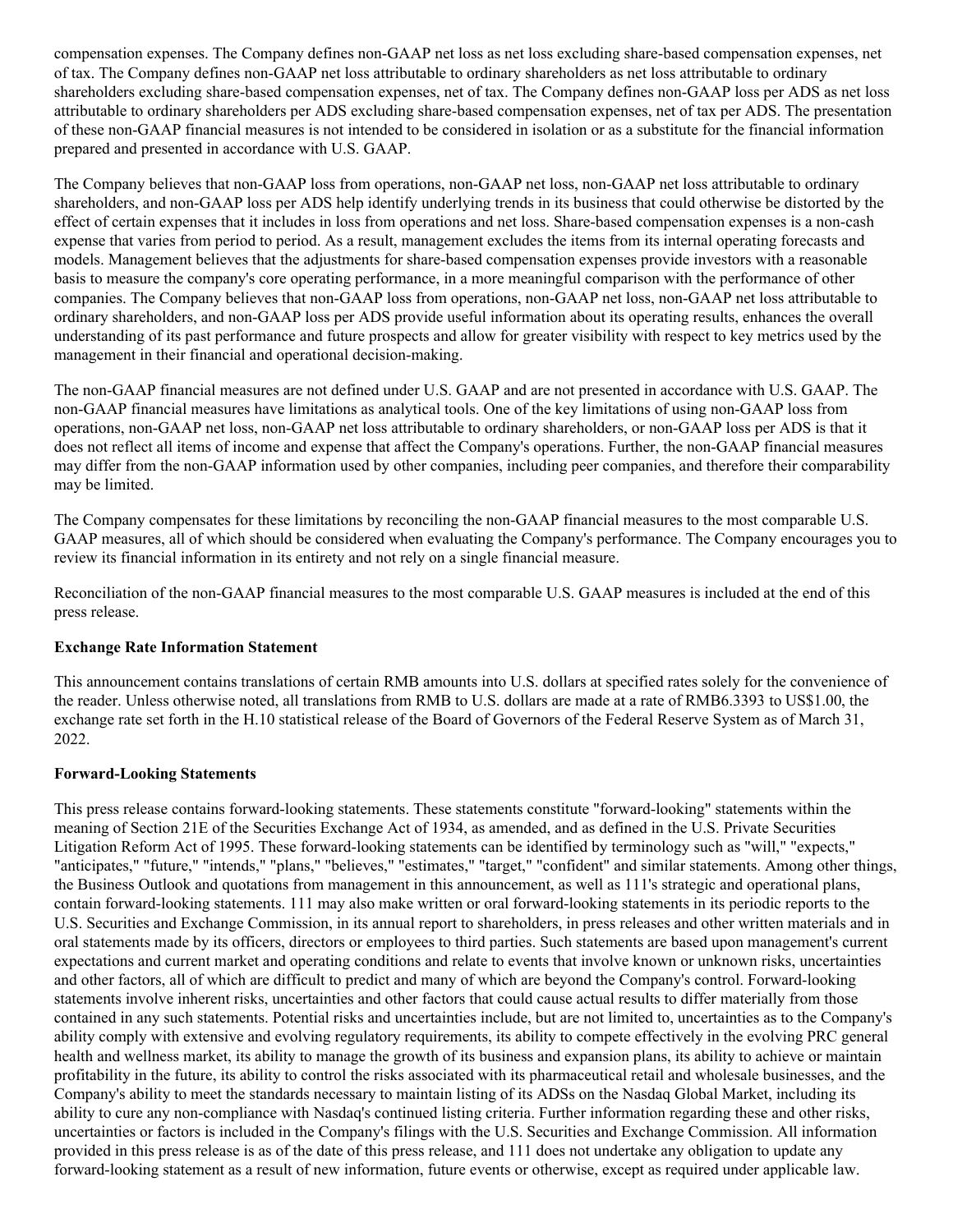#### **About 111, Inc.**

111, Inc. (NASDAQ: YI) ("111" or the "Company") is a leading tech-enabled healthcare platform company committed to digitally connecting patients with medicine and healthcare services in China. The Company provides consumers with better access to pharmaceutical products and healthcare services directly through its online retail pharmacy, 1 Pharmacy, and indirectly through its offline virtual pharmacy network. The Company also offers online healthcare services through its internet hospital, 1 Clinic, which provides consumers with cost-effective and convenient online consultation, electronic prescription service, and patient management service. In addition, the Company's online platform, 1 Medicine, serves as a one-stop shop for pharmacies to source a vast selection of pharmaceutical products. With the largest virtual pharmacy network in China, 111 enables offline pharmacies to better serve their customers with cloud-based services. 111 also provides an omni-channel drug commercialization platform to its strategic partners, which includes services such as digital marketing, patient education, data analytics, and pricing monitoring.

For more information on 111, please visit: <http://ir.111.com.cn/>.

#### **For more information, please contact:**

111, Inc. Investor Relations Email:  $ir@111.com cn$ 

111, Inc. Media Relations Email: [press@111.com.cn](mailto:press@111.com.cn) Phone: +86-021-2053 6666 (China)

| 111, Inc.                                           |
|-----------------------------------------------------|
| UNAUDITED CONDENSED CONSOLIDATED BALANCE SHEETS     |
| (In thousands, except for share and per share data) |

|                                                | As of           | As of                 |         |
|------------------------------------------------|-----------------|-----------------------|---------|
|                                                | <b>December</b> |                       |         |
|                                                | 31, 2021        | <b>March 31, 2022</b> |         |
|                                                | <b>RMB</b>      | <b>RMB</b>            | US\$    |
| <b>ASSETS</b>                                  |                 |                       |         |
| <b>Current Assets:</b>                         |                 |                       |         |
| Cash and cash equivalents                      | 661,390         | 650,693               | 102,644 |
| Restricted cash                                | 99,282          | 99,144                | 15,640  |
| Short-term investments                         | 182,556         | 151,578               | 23,911  |
| Accounts receivable, net                       | 404,469         | 378,994               | 59,785  |
| Notes Receivable                               | 90,734          | 44,179                | 6,969   |
| Inventories                                    | 1,121,107       | 1,097,851             | 173,182 |
| Prepayments and other current assets           | 242,199         | 265,352               | 41,859  |
| <b>Total current assets</b>                    | 2,801,737       | 2,687,791             | 423,990 |
| Property and equipment                         | 80,254          | 77,582                | 12,238  |
| Intangible assets                              | 4,909           | 4,472                 | 705     |
| Long-term investments                          | 3,000           | 2,000                 | 315     |
| Other non-current assets                       | 22,086          | 22,217                | 3,505   |
| Operating lease right-of-use asset             | 233,847         | 217,300               | 34,278  |
| <b>Total Assets</b>                            | 3,145,833       | 3,011,362             | 475,031 |
| <b>LIABILITIES AND EQUITY</b>                  |                 |                       |         |
| <b>Current Liabilities:</b>                    |                 |                       |         |
| Short-term borrowings                          | 259,658         | 259,592               | 40,950  |
| Accounts payable                               | 1,347,352       | 1,366,777             | 215,602 |
| Accrued expenses and other current liabilities | 522,968         | 454,637               | 71,718  |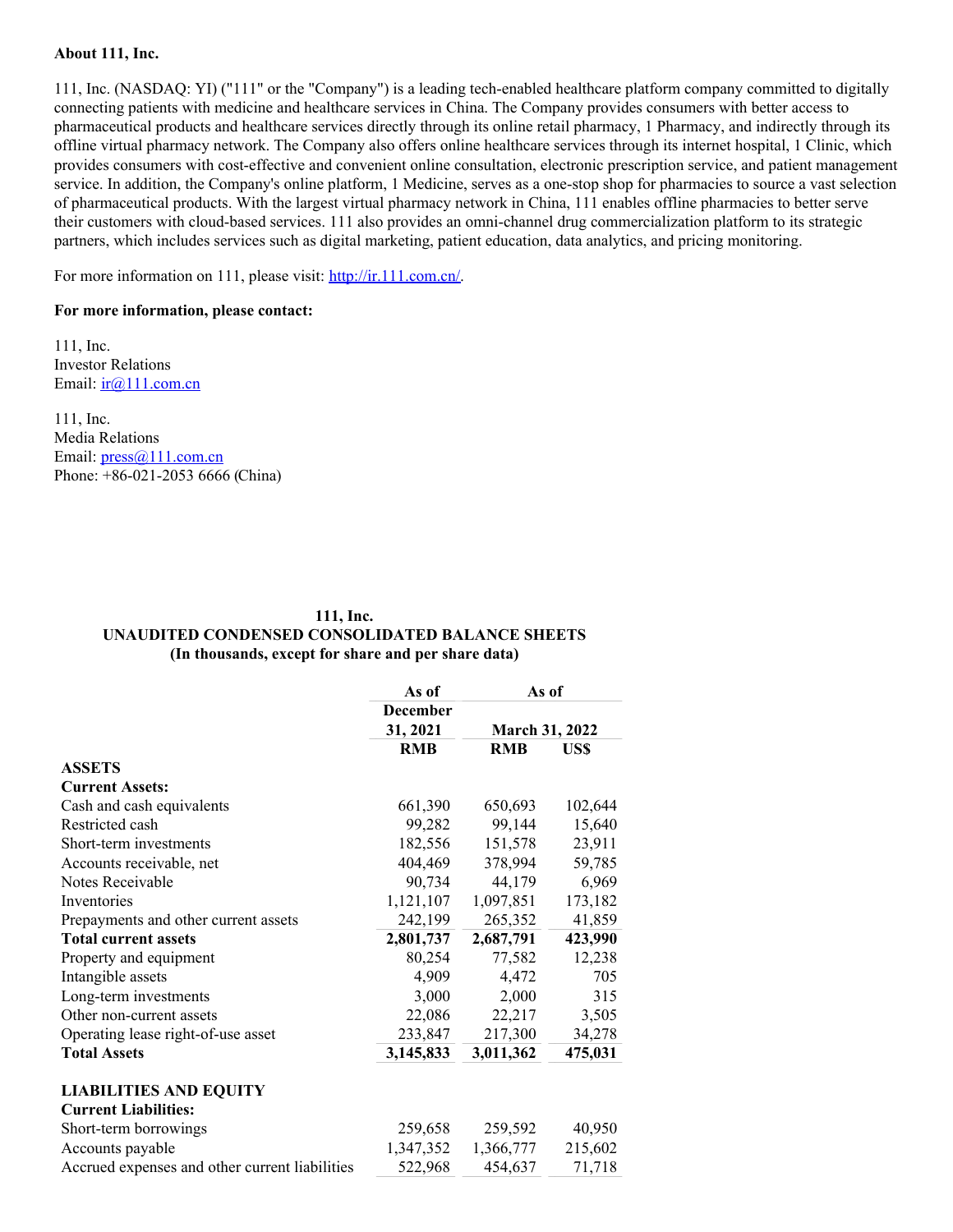| <b>Total Current liabilities</b><br>Long-term operating lease liabilities | 2,129,978   | 2,981,996   |            |
|---------------------------------------------------------------------------|-------------|-------------|------------|
| Other non-current liabilities                                             | 1,537       | 987         | 156        |
| <b>Total Liabilities</b>                                                  | 2,297,129   | 2,234,635   | 352,505    |
| <b>MEZZANINE EQUITY</b>                                                   |             |             |            |
| Redeemable non-controlling interests                                      | 1,000,849   | 1,014,680   | 160,062    |
| <b>SHAREHOLDERS' DEFICIT</b>                                              |             |             |            |
| Ordinary shares Class A                                                   | 31          | 31          | 5          |
| Ordinary shares Class B                                                   | 25          | 25          | 4          |
| Treasury shares                                                           | (40, 859)   | (40, 859)   | (6, 445)   |
| Additional paid-in capital                                                | 2,817,789   | 2,847,793   | 449,228    |
| Accumulated deficit                                                       | (3,009,678) | (3,120,021) | (492, 171) |
| Accumulated other comprehensive income                                    | 59,371      | 58,378      | 9,209      |
| Total shareholders' deficit                                               | (173,321)   | (254, 653)  | (40, 170)  |
| Non-controlling interest                                                  | 21,176      | 16,700      | 2,634      |
| <b>Total Deficit</b>                                                      | (152, 145)  | (237,953)   | (37,536)   |
| Total liabilities, mezzanine equity and deficit                           | 3,145,833   | 3,011,362   | 475,031    |

# **111, Inc. UNAUDITED CONDENSED CONSOLIDATED STATEMENTS OF COMPREHENSIVE LOSS (In thousands, except for share and per share data)**

|                                                                | For the three months ended March 31, |             |            |
|----------------------------------------------------------------|--------------------------------------|-------------|------------|
|                                                                | 2021                                 | 2022        |            |
|                                                                | <b>RMB</b>                           | <b>RMB</b>  | US\$       |
| <b>Net Revenues</b>                                            | 2,594,742                            | 2,982,591   | 470,492    |
| <b>Operating Costs and expenses:</b>                           |                                      |             |            |
| Cost of products sold                                          | (2,478,972)                          | (2,790,056) | (440, 121) |
| Fulfillment expenses                                           | (66, 255)                            | (94, 533)   | (14, 912)  |
| Selling and marketing expenses                                 | (122, 428)                           | (114, 854)  | (18, 118)  |
| General and administrative expenses                            | (52, 137)                            | (47,994)    | (7,571)    |
| Technology expenses                                            | (49, 698)                            | (39,021)    | (6,155)    |
| Other operating income, net                                    | 1,483                                | 1,716       | 271        |
| <b>Total Operating costs and expenses</b>                      | (2,768,007)                          | (3,084,742) | (486, 606) |
| <b>Loss from operations</b>                                    | (173, 265)                           | (102, 151)  | (16, 114)  |
| Interest income                                                | 3,115                                | 2,043       | 322        |
| Interest expense                                               | (1, 813)                             | (3, 184)    | (502)      |
| Foreign exchange (loss) gain                                   | (511)                                | 391         | 62         |
| Other Income, net                                              | 2,991                                | 1,913       | 302        |
| Loss before income taxes                                       | (169, 483)                           | (100, 988)  | (15,930)   |
| Income tax expense                                             |                                      |             |            |
| <b>Net Loss</b>                                                | (169, 483)                           | (100, 988)  | (15,930)   |
| Net Loss attributable to non-controlling interest              | 22,843                               | 4,477       | 706        |
| Net Loss attributable to redeemable non-controlling interest   |                                      | 9,135       | 1,441      |
| Adjustment attributable to redeemable non-controlling interest |                                      | (22,966)    | (3,623)    |
| Net Loss attributable to ordinary shareholders                 | (146, 640)                           | (110, 342)  | (17, 406)  |
| Other comprehensive income (loss), net of tax of nil           |                                      |             |            |
| Unrealized gains of available-for-sale securities              | 2,358                                | 1,298       | 205        |
| Realized gains of available-for-sale securities                | (2,441)                              | (1, 335)    | (211)      |
| Foreign currency translation adjustments                       | 1,705                                | (956)       | (151)      |
|                                                                | (145, 018)                           | (111, 335)  | (17, 563)  |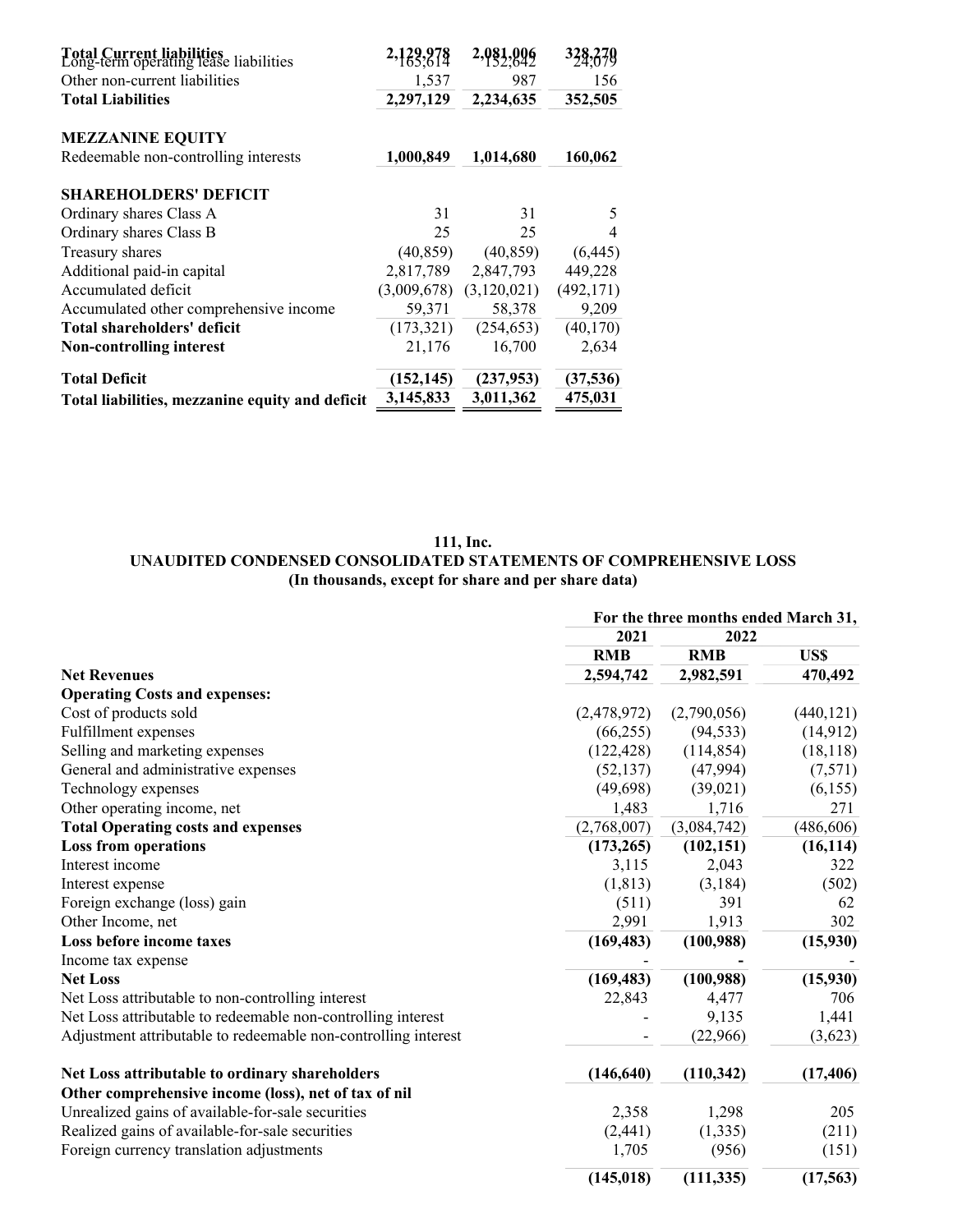| <b>Essaprehensive loss</b>                                              |             |               |               |
|-------------------------------------------------------------------------|-------------|---------------|---------------|
| Basic and diluted                                                       | (0.89)      | (0.66)        | (0.10)        |
| Loss per ADS:                                                           |             |               |               |
| Basic and diluted                                                       | (1.78)      | (1.32)        | (0.20)        |
| Weighted average number of shares used in computation of loss per share | 165,587,950 | 166, 331, 126 | 166, 331, 126 |
| Basic and diluted                                                       |             |               |               |

### **111, Inc. UNAUDITED CONDENSED CONSOLIDATED STATEMENTS OF CASH FLOWS (In thousands)**

|                                                                                   | For the three months ended March 31, |            |          |
|-----------------------------------------------------------------------------------|--------------------------------------|------------|----------|
|                                                                                   | 2021                                 | 2022       |          |
|                                                                                   | <b>RMB</b>                           | <b>RMB</b> | US\$     |
| Net cash used in operating activities                                             | (259, 430)                           | (68,241)   | (10,765) |
| Net cash provided by investing activities                                         | 85,498                               | 22,859     | 3,606    |
| Net cash (used in) provided by financing activities                               | (182, 820)                           | 35,278     | 5,565    |
| Effect of exchange rate changes on cash and cash equivalents, and restricted cash | 1,194                                | (731)      | (115)    |
| Net decrease in cash and cash equivalents, and restricted cash                    | (355, 558)                           | (10, 835)  | (1,709)  |
| Cash and cash equivalents, and restricted cash at the beginning of the period     | 1,318,534                            | 760,672    | 119,993  |
| Cash and cash equivalents, and restricted cash at the end of the period           | 962,976                              | 749,837    | 118,284  |

# **111, Inc. Unaudited Reconciliation of GAAP and Non-GAAP Results**

|                                                         | For the three months ended March 31, |            |           |
|---------------------------------------------------------|--------------------------------------|------------|-----------|
|                                                         | 2021<br>2022                         |            |           |
|                                                         | <b>RMB</b>                           | <b>RMB</b> | US\$      |
| Loss from operations                                    | (173, 265)                           | (102, 151) | (16, 114) |
| <b>Add: Share-based compensation expenses</b>           | 37,377                               | 29,757     | 4,694     |
| <b>Non-GAAP</b> loss from operations                    | (135, 888)                           | (72, 394)  | (11, 420) |
| Net Loss                                                | (169, 483)                           | (100,988)  | (15,930)  |
| Add: Share-based compensation expenses, net of tax      | 37,377                               | 29,757     | 4,694     |
| <b>Non-GAAP net Loss</b>                                | (132, 106)                           | (71, 231)  | (11,236)  |
|                                                         |                                      |            |           |
| Net loss attributable to ordinary shareholders          | (146, 640)                           | (110, 342) | (17, 406) |
| Add: Share-based compensation expenses, net of tax      | 37,377                               | 29,757     | 4,694     |
| Non-GAAP net loss attributable to ordinary shareholders | (109, 263)                           | (80, 585)  | (12, 712) |